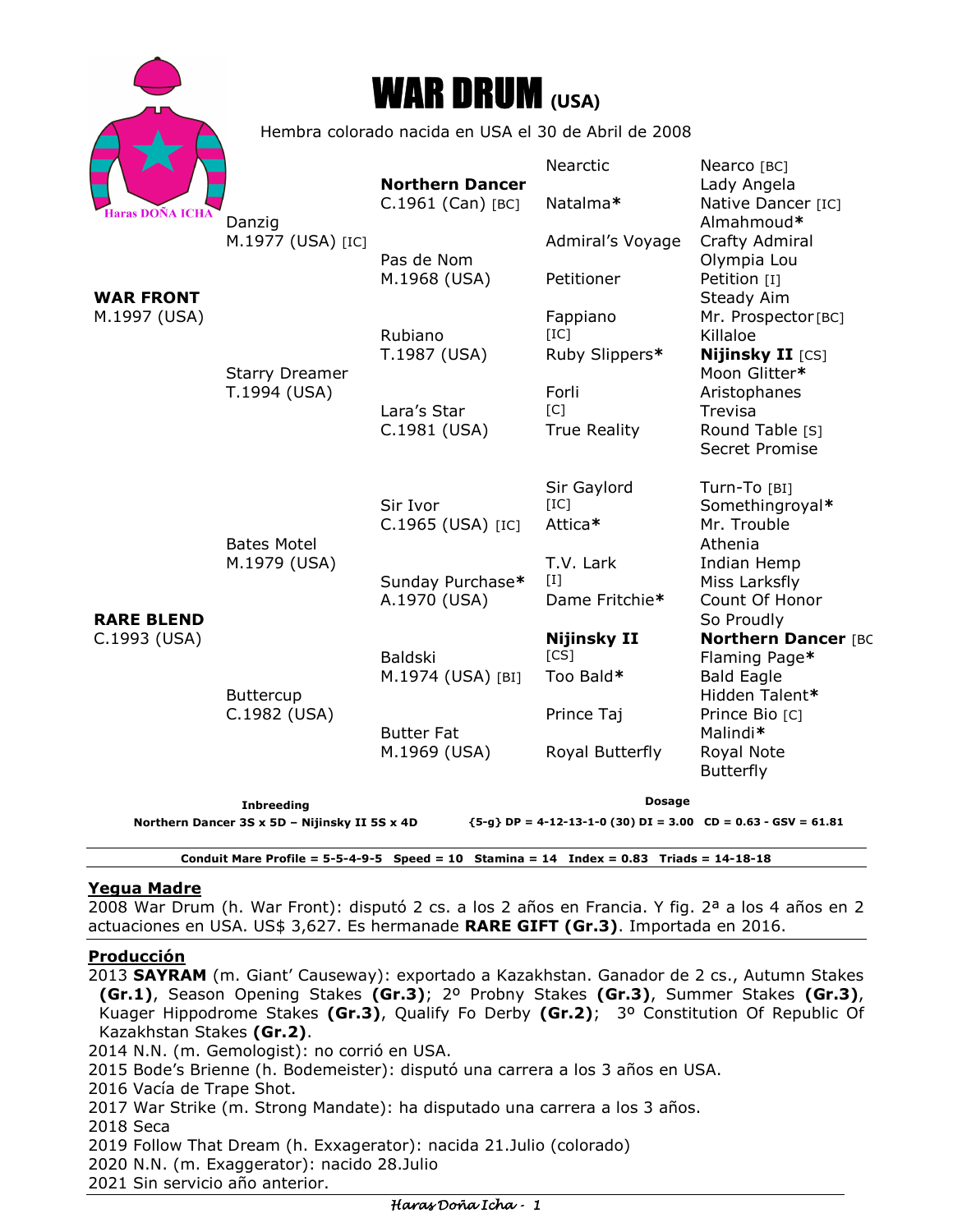## **LINEA PATERNA**

**WAR FRONT** (**1990**). Ganador de 4 cs. a los 3 y 4 años en USA, incl Alfred G. Vanderbilt Breeders' Cup H **(Gr.2)**, Princelet S; 2º Vosburgh S **(Gr.1)**, Forego S **(Gr.1)**, Tom Fool H **(Gr.2)**, Mr. Prospector H **(Gr.3)**, Deputy Minister H **(Gr.3)** en 13 actuaciones. US\$ 424.205.-

Es padre de **AIR FORCE BLUE** (Dewhurst S**-Gr.1**, National S**-Gr.1**, Phoenix S**-Gr.1**, etc. **Padrillo**), **AMERICAN PATRIOT** (Maker's 46 Mile S**-Gr.1**, etc.). **AVENGE** (Rodeo Drive S**-Gr.1**, 2 veces, etc.), **BRAVE ANNA** (Connollys Red Mills Cheveley Park S**-Gr.1**, etc.), **DATA LINK**  (Maker's 46 Mile S**-Gr.1**, etc. **Padrillo**), **DECLARATION OF WAR** (Juddmonte International S**-Gr.1**, Queen Anne S**-Gr.1**, etc. **Padrillo**), **HIT IT A BOMB** (Breeders' Cup Juvenile**-Gr.1**, etc.), **JACK MILTON** (Maker's Mile 46 S**-Gr.1**, etc. **Padrillo**), **LANCASTER BOMBER** (Tattersalls Gold Cup**-Gr.1**, etc.), **LINES OF BATTLE** (Standard Chartered Championship& Chater Cup**-Gr-1**, etc.), **PEACE AND WAR** (Alcibiades S**-Gr.1**, etc.), **ROLY POLY** (Kingdom of Bahrain Sun Chariot S **-Gr.1**, Tattersalls Falmouth S**-Gr.1**, Prix Rothschild**-Gr.1**, etc.), **SUMMER SOIREE** (Del Mar Oaks**-Gr.1**, etc.), **THE FACTOR** (Malibu S**-Gr.1**, Pat O'Brien S**-Gr.1**, etc. **Padrillo**), **U S NAVY FLAG** (Darley Dewhurst S**-Gr.1**, Juddmonte Middle Park S**-Gr.1**, etc.), **WAR COMMAND** (Dubai Dewhurst S**-Gr.1**, etc. **Padrillo** en Irlanda y Chile), **WAR FLAG** (Flower Bowl S**-Gr.1**, etc.), **BASHART (Gr.2)**, **CAMBOBIA (Gr.2)**, **DEPARTING (Gr.2)**, **ON LEAVE (Gr.2)**, **PONTCHATRAIN (Gr.2)**, **SOLDAT (Gr.2. Padrillo)**. **STATE OF PLAY** (ver arriba), **SUMMER FRONT (Gr.2. Padrillo)**, **WAR DANCER (Gr.2)**, **WAR DECREE (Gr.2)**, **FIRE AWAY (Gr.3)**, **HOMESMAN (Gr.3)**, **LULL (Gr.3)**, **INTELIGENCE CROSS (Gr.3)**, **JOURNEY HOME (Gr.3)**, etc.

*…Su monta en USA está cotizada en US\$ 250,000…*

# **LINEA MATERNA**

## **1ª madre**

1993 **RARE BLEND** (h. Bates Motel): ganadora de 10 cs. a los 2y 4 años en USA, incl. Molly Pitcher Breeders' Cup Handicap **(Gr.2)**, Pimlico Distaff Handicap **(Gr.3)**, Joe Namath Handicap **(Gr.3)**, Sabin Handicap **(Gr.3)**, La Troienne Stakes **(L)**, Pebbles Handicap **(L)**, OBS Championship Stakes; 2ª Rampart Handicap **(Gr.2)**, Martha Washington Stakes **(Gr.3)**; 3ª Louisville Breeders' Cup Handicap **(Gr.2)**, Safely Kept Stakes **(Gr.3)**, Gardenia Breeders' Cup Stakes, Miramar Stakes. US\$ 657,785. Es hermana materna de Thundercup (madre de **LOVELY MARIA-Gr.1**) Madre de:

1999 Pollock (cast. Deputy Minister): ganador en USA. US\$ 11,985.

- 2001 **RARE GIFT** (h. Unbridled's Song): ganadora de 3 cs. a los 2 y 3 años en USA, incl. Ladies Handicap **(Gr.3)**; 2ª Sixty Sails Handicap **(Gr.3)**, Anne Arundel Stakes **(Gr.3)**; 3ª Fleur de Lis Handicap **(Gr.2)**, Black-Eyed Susan Stakes **(Gr.2)**, Bonnie Miss Stakes **(Gr.2)**, Next Move Handicap **(Gr.3)**, Rare Treat Handicap **(L)**. US\$ 292,078. Madre de ganadores.
- 2003 Political Alert (h. Giant's Causeway): no corrió en USA. Exportada a Venezuela. Madre de: 2011 **PRINCESS VALERIA** (h. Henny Hughes): 6 cs. en Venezuela, incl. cls. Copa Front Stage, Gran Premio Asocrinca; 2ª cls. Andres Bello **(Gr.2)**, Tapatapa **(Gr.3)**; 3ª cls. Edgar Ganteaume **(Gr.2)**, Invitacional Sprinters Yeguas **(Gr.2)**, Copa Ramón Alfredo Domínguez, Manuel Fonseca Arroyal **(Gr.3)**.
	- 2015 **ELEGIDO** (m. Great Hunter): 2 cs. en Venezuela del cl. Antonio José De Sucre **(Gr.1)**.
- 2006 **HISTORY BOY** (cat. Grand Slam): ganador a los 3 años en Francia. Ganador de 4 cs. en USA, incl. Michael G. Walsh Novice Stakes; 2º Foxbrook Champion Hurde Stakes. US\$ 167,526.
- 2007 Palm Beach Story (h. Fusaichi Pegasus): ganadora en USA. US\$ 41,797. Madre e ganadores.
- 2008 War Drum (h. War Front): **ver arriba**.
- 2009 Studio (m. Political Force): 3 cs. a los 3 años en Australia; 4° BRC Premier's Cup **(Gr.3)**. Ganador de 2 cs. en 2 actuaciones en Francia. US\$ 153,278.

2011 Path To Power (h. Political Force): ganadora en USA. US\$ 25,131.

## **2ª madre**

82 Buttercup (h. Baldski): ganadora de 6 cs. en USA. US\$ 50,011. Es propia hermana de **MISSY BALDSKI** (*Campeona 2 Años en Noruega*), **STACIE'S TOY** (US\$ 450,753). Y materna de **BUTTERFLY ROSE** (*Campeona del Handicap 2 veces en Noruega*). Madre de: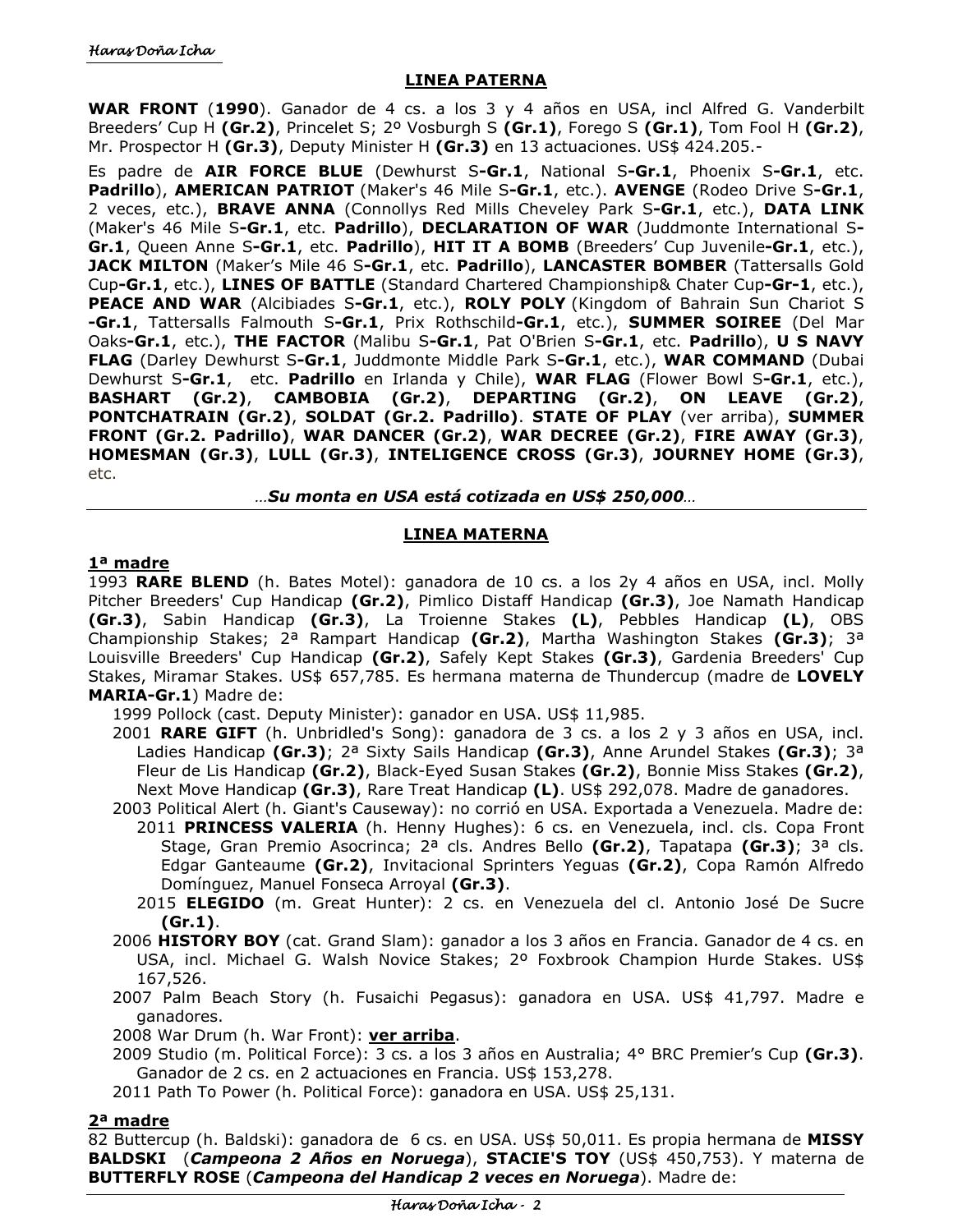#### Haras Doña Icha

- 93 **RARE BLEND** (h. Bates Motel): **ver arriba**.
- 95 Cover Girl (h. Proud Birdie): 2 cs. en USA. US\$ 76,880. Madre de:
	- 08 **ROCK MOVISTAR** (m. Rockport Harbor): ganador en Trinidad del Champagne Stakes **(Gr.1)**.
- 97 Good Chalice (h. Jolie' Halo): ganadora a los 2 años en USA. US\$ 29,380. Madre de: 01 Miss Chalice (h. Sword Dance): 11 cs. en USA. US\$ 96,770.
	- 03 **Cosmo Queen** (h. Sword Dance): ganadora en USA; 3ª Junior Champion Stakes. US\$ 38,690. Madre de ganadores.
- 99 Buttercup's Song (h. Unbridled's Song): fig en USA. US\$ 5,520. Madre de:
	- 07 **Volare Cantare** (h. Roman Ruler): 2 cs. en USA; 3ª OBS Championship Stakes, Dahlia Stakes. US\$ 80,488. En la reproducción.
	- 08 **Regroup** (cast. Honour And Glory): 13 cs. en USA; 3° Marathon Series 3 Stakes2 veces. US\$ 57,458.
	- 12 **FLATLINEO** (cast. Flatter): 6 cs. en USA, incl. Ft. Lauderdale Stakes **(Gr.2)**, Old Friends Stakes, Cliff Guilliams Stakes; 2° El Prado Stakes, Tourist Mile Stakes; 3° Opening Verse Stakes. US\$ 499,504.
	- 15 **POUND FOR POUND** (m. Redding Colliery): 5 cs. en USA, incl. Lousiana Futurity Stakesm LA Champions Day Classic Stakes; 2° Crescent City Derby, Lousiana Legends Chevales Stakes, Star Guitar Stakes, LA Premier Night Championship Stakes; 3° LA Legacy Stakes. US\$ 333,818.
- 05 Thundercup (h. Thunder Gulch): no corrió en USA. Madre de:
	- 12 **LOVELY MARIA** (h. Majesticperfection): 4 cs. en USA, incl. Kentucky Oaks **(Gr.1)**, Ashand Stakes **(Gr.1)**; 2ª Rachel Alexandra Stakes **(Gr.3)**; 4ª Trapeze Stakes US\$ 1.003,000. Exportada a Japón. En la reproducción.

#### **3ª madre**

69 **Butter Fat** (h. Prince Taj): ganadora de 5 cs. en USA; 2ª Cherry Hill Handicap. US\$ 38,118. Es propia hermana de **WICHITA OIL** (San Bernardino Handicap**-Gr.2**, Camino Real Handicap, etc. US\$ 107,035). Madre de:

- 80 **BUTTERFLY ROSE** (h. Iron Ruler): *Campeona del Handicap 2 veces en Noruega*. Ganadora de 5 cs., incl. Norsk Kriterium **(Gr.1)**. Kreditkassens Pokalloep. Madre de:
	- 93 Laixoise (h. Shaadi): no corrió. Madre de:
		- 01 My Pearl (h. Always A Classic): no corrió. Madre de:
			- 08 **GUNER BEY** (m. Sri Pekan): 8 cs. en Turquía, incl. KV-21,6 Stakes; 3º Fevzi Lutfu Karaosmanoglu.
- 81 **MISSY BALDSKI** (h. Baldski): *Campeona 2 Años en Noruega, 1983*. Ganadora de 4 cs., incl. Norsk Kriterium **(Gr.1)**; 2ª Norsk 1000 Guineas **(Gr.2)**. Exportada a Australia. Madre de:
	- 93 **GENTLE WIND** (h. Zip Home): 10 cs. en Australia, incl. Toowoomba Cup **(L)**; 2ª Rockhampton Cup; 3ª Labour Day Cup. AUS\$ 233,550. Madre de:
		- 04 Heart's Ourring (h. Show A Heart): ganadora en Australia. AUS\$ 11,530. Madre de:
			- 11 **Ambituous Blonde** (h. Falvelon): en Australia 2ª Calaway Stakes **(L)** en 3 actuaciones.
- 82 Buttercup (h. Baldski): **ver arriba**.
- 84 Fortuitousmiss (h. Fortunate Prospect): 4 cs. en USA. US\$ 27,844. Madre de:
	- 00 Storm Prospect (h. Stormy Atlantic): 2 cs. en USA. US\$ 58,490. Madre de:
		- 08 **KALAMBA QUEEN** (h. Pico Central): 7 cs. en USA, incl. Sonoma Handicap; 3ª Skipat Stakes. US\$ 229,581.
		- 11 **Glacken Too** (m. Smoke Glacken): 2 cs. en USA; 3º Santa Anita Sprint Championship **(Gr.1)**, Jersey Shore Stakes **(Gr.3)**, Oakland Stakes. US\$ 171,050.
- 87 **STACIE'S TOY** (h. Baldski): 6 cs. en USA, incl. Susan's Girl Stakes **(L)**, Desert Vixen Stakes **(L)**, Pimlico Oaks **(L)**, Genuine Risk Stakes **(L)**, Indian Maid Handicap **(L)**; 2ª My Dear Girl Stakes **(L)**, Riviera Stakes **(L)**, Flirtation Stakes; 3ª Joe Namath Handicap **(L)**, Toddler Breeders' Cup Stakes. US\$ 450,753. Madre de:
	- 94 Stacie's Halo (h. Halo): 5 cs. en USA. US\$ 94,950. Madre de:
		- 07 **WORSTCASESCENARIO** (h. Forbidden Apple): 3 cs. en USA, incl. Adirondack Stakes **(Gr.2)**; 2ª Boynton Beach Stakes; 3ª Lucky Scribner Stakes, Glowing Honor Stakes. US\$ 193,067.
	- 99 JS Toy (h, Mister Bayleys): no corrió en USA. Madre de: